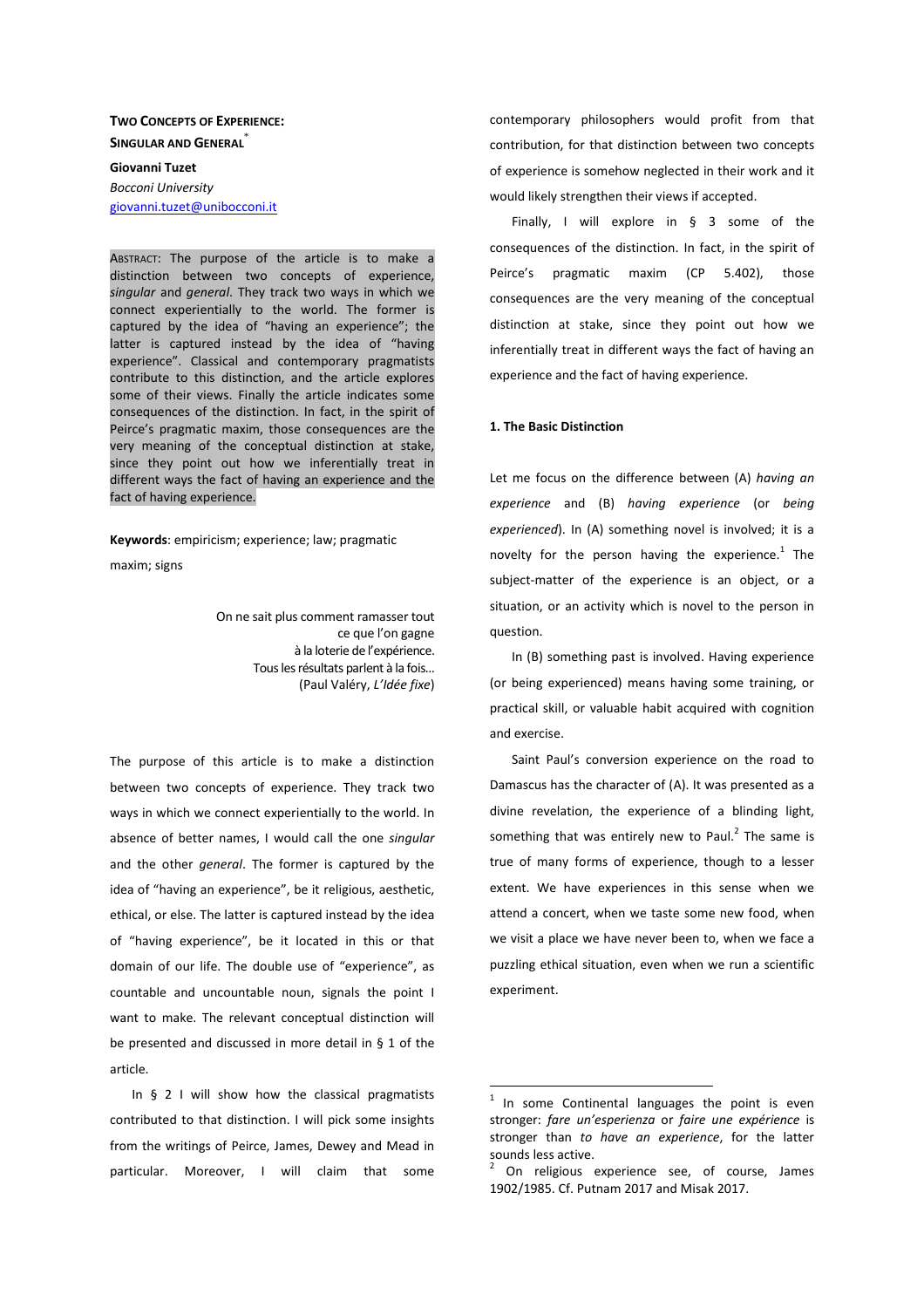Instead, the surgeon's professional experience has the character of (B). A teacher, a performer, a veteran can be said to have this sort of experience. It is the experience which stems from training, exercise, habit. It requires time, repetition, cumulative receptivity. And intelligence of course.

Hence, (A) has a singular character. I shall call it *singular experience*. (B) has a general character. Therefore, not surprisingly, I will call it *general experience*. Consider the following examples:

(1) Going to Tibet was an exciting experience; (2) The guide was quite experienced.

The two can refer to the same scenario, but they use different concepts of experience. (1) is about a singular experience, namely visiting Tibet. (2) is about the general experience of the guide. I don't see any reason to deny their obvious difference. But at the same time I wish to point out that there are interesting cases where the two are less easily distinguishable. Consider this:

(3) I don't remember anything like that in my experience.

Is this a case of experience in the singular or in the general sense? It is not entirely clear. The reference to the speaker's experience alludes to something past, so it is in line with experience of kind (B). But the subjectmatter of the statement is something novel, surprising, puzzling. So it is an experience of kind (A), in tune with the novelty condition pointed out above.

Perhaps, if preferable, we might weaken the novelty condition and use the concept of a singular experience to encompass any kind of direct acquaintance with something, including what we have already experienced (tasting a certain food for a second time, etc.). In this sense, any perceptual experience, aesthetic experience, or life experience concerning a singular object, situation, or activity, would be a singular kind of experience. I am doubtful on the usefulness of such a larger category, but I am also ready to revise this attitude if presented with reasons for dropping, or at least weakening, the novelty condition of singular experience.

An interesting aspect of the matter is the degree of interdependence between the two. What our example (2) is about is the general experience of the guide, but this has developed out of the singular experiences of the guide. In order to be experienced, one has to have experiences. On the other hand, experiences of a certain kind are only possible if one is experienced. In order to develop some sensitivity to music one has to undergo musical experiences. But some musical experiences (for instance enjoying an innovative interpretation of a musical piece) are only possible if one has musical experience.<sup>3</sup> Consider this question:

(4) Have you ever experienced a bass clarinet solo in a smoky jazz club?

The experience the question is about is singular, for sure, but the question presupposes the capacity to discriminate a bass clarinet from other instruments, let alone the understanding of what a solo is and what the atmosphere of a smoky jazz club is like. Thus, this kind of singular experience requires some general experience about musical instruments and places where jazz is performed.

The pragmatist insights that I am going to discuss show that our distinction is fruitful and unstable at the same time. Fruitful because it helps us give an account of different aspects of our life and connection to the world; unstable because the two forms of experience interact in several ways and make it difficult to separate what is singular from what is general.

3 For similar considerations on "now" and "here" experiential concepts, see Soldati 2016, 161-3.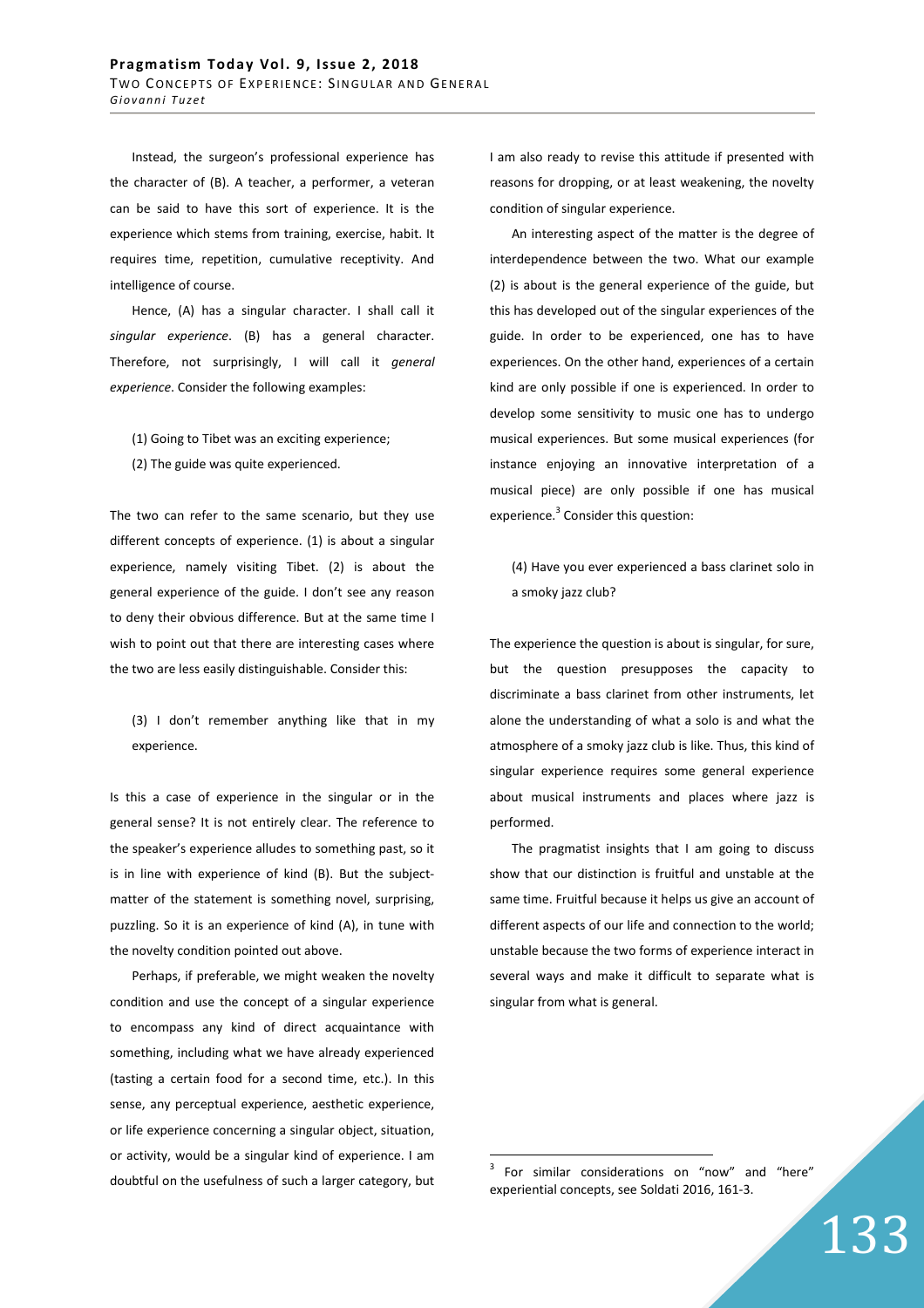## **2. Some Pragmatist Insights**

First, I will consider some of the writings of the classical pragmatists that are relevant to our topic. Second, I will address some claims of other philosophers who are considered to have some family resemblance with pragmatism. Peirce, James, Dewey and Mead are the classical pragmatists I will refer to. Wittgenstein, Quine and McDowell are their relatives.

Of course, given space and knowledge limits, I will just address some aspects of their views. I don't pretend to be exhaustive. In a sense I will do injustice to all of them, for the benefit of conceptual reconstruction at the price of idiosyncratic simplification.

### **2.1. Classical Pragmatists**

The early Peirce had a tendency to reduce individuals to general properties.<sup>4</sup> From his realist and antinominalist metaphysical standpoint, he contended that the cognition of an individual always depends on the ascription of some properties to it and, of course, the ascription of properties to individuals depends on the grasping of general properties instantiated in them. The most extreme version of this view has it that there are no individuals, properly speaking: there are only bundles of properties. This can be put into inferential terms, claiming that the cognition of individuals is always inferential: not only a judgment as "This is a chair" depends on the inferential categorization of what is perceived, but also a judgment like "This is my cousin Max" does so, for the thing indicated has the general property of being the speaker's cousin, known as "Max".

134

 $\overline{a}$ 

This is not the place to discuss that metaphysical standpoint of Peirce.<sup>5</sup> What is relevant here is the idea that experience is experience of general things. In this sense there are no singular experiences.

However, the later Peirce admits that individuals are not reducible to generals. He reaches this conclusion elaborating on his theory of categories and claiming that the category of "Secondness" (what exists, what is present, here and now) cannot be reduced to other categories.<sup>6</sup> What happens *hic et nunc* is not a mere instantiation of general properties. It is not entirely reducible to them.

If we look at the same issue from the point of view of semiotics, we realize that *indices* have a key role here. Such are the signs that bear an existential connection with their object (notably a causal connection). They are different from *symbols*, which can be used to describe real as well as imaginary things.

The real world cannot be distinguished from a fictitious world by any description. It has often been disputed whether Hamlet was mad or not. This exemplifies the necessity of *indicating* that the real world is meant, if it be meant. […] It is true that no language (so far as I know) has any particular form of speech to show that the real world is spoken of. But that is not necessary, since tones and looks are sufficient to show when the speaker is in earnest. These tones and looks act dynamically upon the listener, and cause him to attend to realities. They are, therefore, the indices of the real world. (CP. 2.337, c. 1895)

The early Peirce conceived of semiotics as a general theory of representation (see W1: 169-70, 280ff, of 1865); at that time he was interested in the functioning of symbols as signs that represent their object and that, unlike other signs, allow the construction of arguments (CP 1.559, 1867). Around 1885, he became more

 $4$  I refer in particular to his papers of the 1860s. The same tendency is shown, to a lesser extent, in the papers of the 1870s. His views changed significantly around 1885. Cf. Murphey1961/1993, 299ff; Fisch 1986, 321ff; Short 2007, 46ff.

 $<sup>5</sup>$  See among others Tiercelin 1985, 1997, 2016 and 2019.</sup> <sup>6</sup> I deliberately set aside Peirce's phaneroscopy (the theory of what is "present to the mind, quite regardless of whether it corresponds to any real thing or not" – CP 1.284), since it would need a work on its own. Let me only say that categories have parallels in phaneroscopy. See Short 2007, 60ff.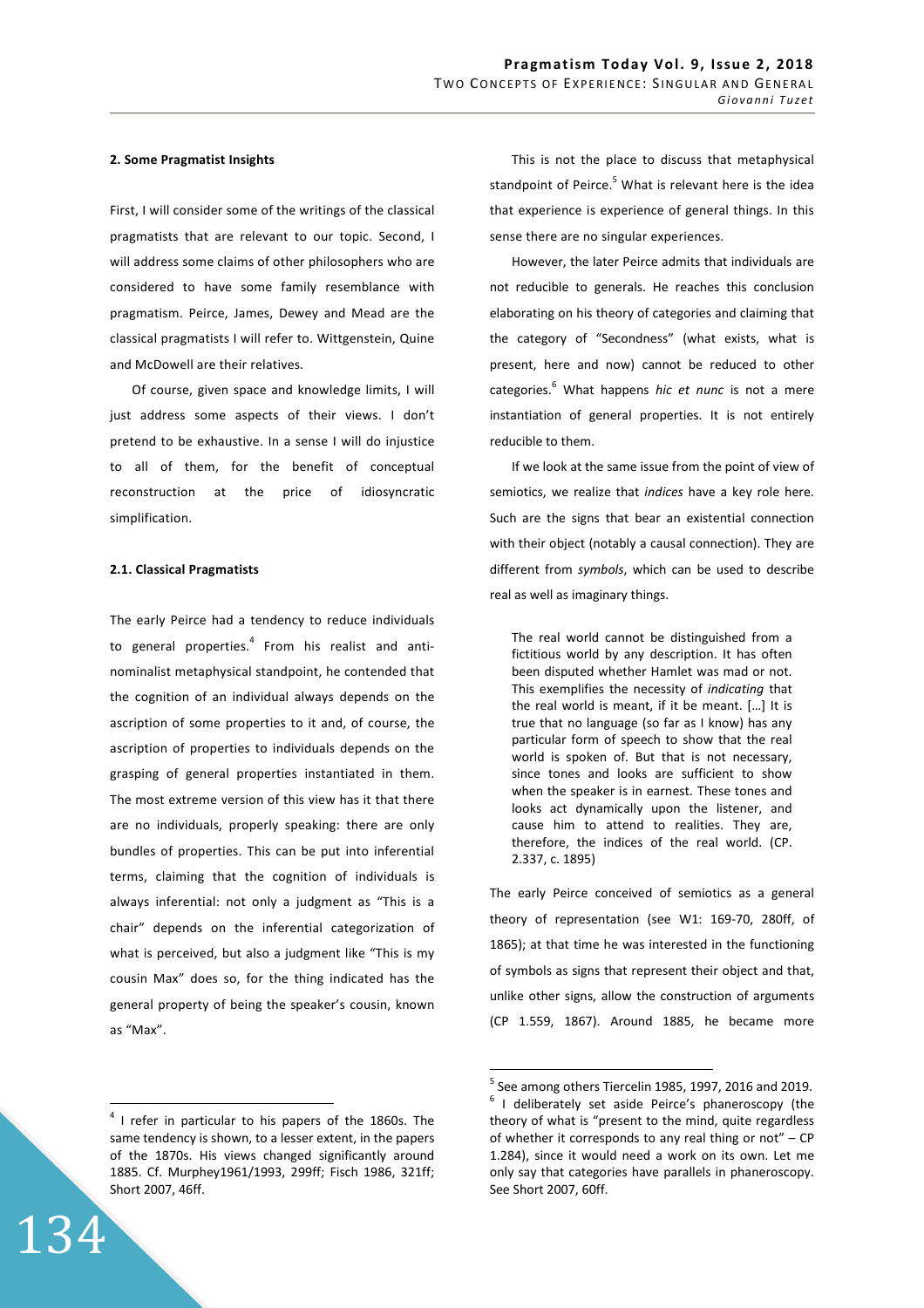interested than earlier in icons and indices. One of his reasons to go deeper into the study of icons was the fact that they allow certain forms of reasoning on possible objects (such as mathematical reasoning; see e.g. CP 3.363, 4.531, 2.267). And one of the reasons for focusing on indices (see W5: 111) was the fact that they are characterized by a direct relationship with an existing thing, something which is untrue of icons and symbols (see CP 3.361, 3.363). $^7$  Language hooks on to the world in virtue of indices.

The features of icons, indices and symbols can be also understood in terms of time experience:

An icon has such being as belongs to past experience. It exists only as an image in the mind. An index has the being of present experience. The being of a symbol consists in the real fact that something surely will be experienced if certain conditions be satisfied. (CP 4.447)

Now, the experience of a thing indicated and present in a given context is a singular experience. It has the character of Secondness, but also the character of Firstness if it is the experience of something novel (Firstness being the category of what is novel, fresh, spontaneous; see e.g. CP 1.302). So, if we insist on the novelty condition of singular experiences, they have, using Peirce's categories, the dimensions of Firstness and Secondness. If we drop the novelty condition from our account of singular experiences, Secondness suffices to characterize them. General experience, on the contrary, is indeed the domain of Thirdness (namely the category of what is general, mediated, rational; see e.g. CP 1.427).

Turning now to epistemology, Peirce stressed in 1877 that the felt quality of doubt (that is, the experience of it) is the factor that motivates inquiry, whose aim is the fixation of belief (CP 5.370-6). More specifically, he claimed that the "irritation of doubt" causes "a struggle to attain a state of belief" and he

 $\overline{a}$ 

named this struggle *inquiry* (CP 5.374). To the purpose of belief fixation he recommended the "method of science," which is superior to others (namely to the methods of tenacity, of authority and of the a priori) because by following it "any man, if he have sufficient experience and he reason enough about it, will be led to the one True conclusion." (CP 5.384) He added in a passage of 1902 c. that inquiry "must react against experience in order that the ship may be propelled through the ocean of thought" (CP  $8.118$ ).<sup>8</sup> And he stressed in 1893 that what matters is "not 'my' experience, but 'our' experience" (note 2 to CP 5.402; cf. 8.101-2). What matters for science and inquiry is the social dimension of experience.

Notwithstanding these relevant insights, the notion of experience, in my view, is less central to Peirce's thought than it is to other pragmatists. James made of it something more substantial. In particular, in *A World of Pure Experience* (published in 1904 and collected in his *Essays in Radical Empiricism* of 1912) he established a certain account of experience as the crucial point of his "radical" empiricism.

To be radical, an empiricism must neither admit into its constructions any element that is not directly experienced, nor exclude from them any element that is directly experienced. For such a philosophy, *the relations that connect experiences must themselves be experienced relations, and any kind of relation experienced must be accounted as "real" as anything else in the system*. (1912/1976, 22)

Everything which is experienced is in the system (including relations between experiences), and everything which is not experienced is out of it.<sup>9</sup> The experiences James talks about are basically singular (which is in tune with his nominalist attitude). They

 $7$  See Burks 1949, 680ff. Cf. Thibaud 1975, 85, 166-8; Atkin 2005; Short 2007, 219-20.

 $8$  On inquiry and the ship metaphor, see Haack 2018. Cf. CP 5.51 (1903) on the "action of experience."

<sup>&</sup>lt;sup>9</sup> "Direct acquaintance, knowing in its first intention, is not readily available to the philosopher in the way that concepts are (taken not as pure experiences, but as referring to them), but it is identifiable, James thinks, partly because of the unpredicted trail of novel determinacy it leaves behind." (Lamberth 1999, 43)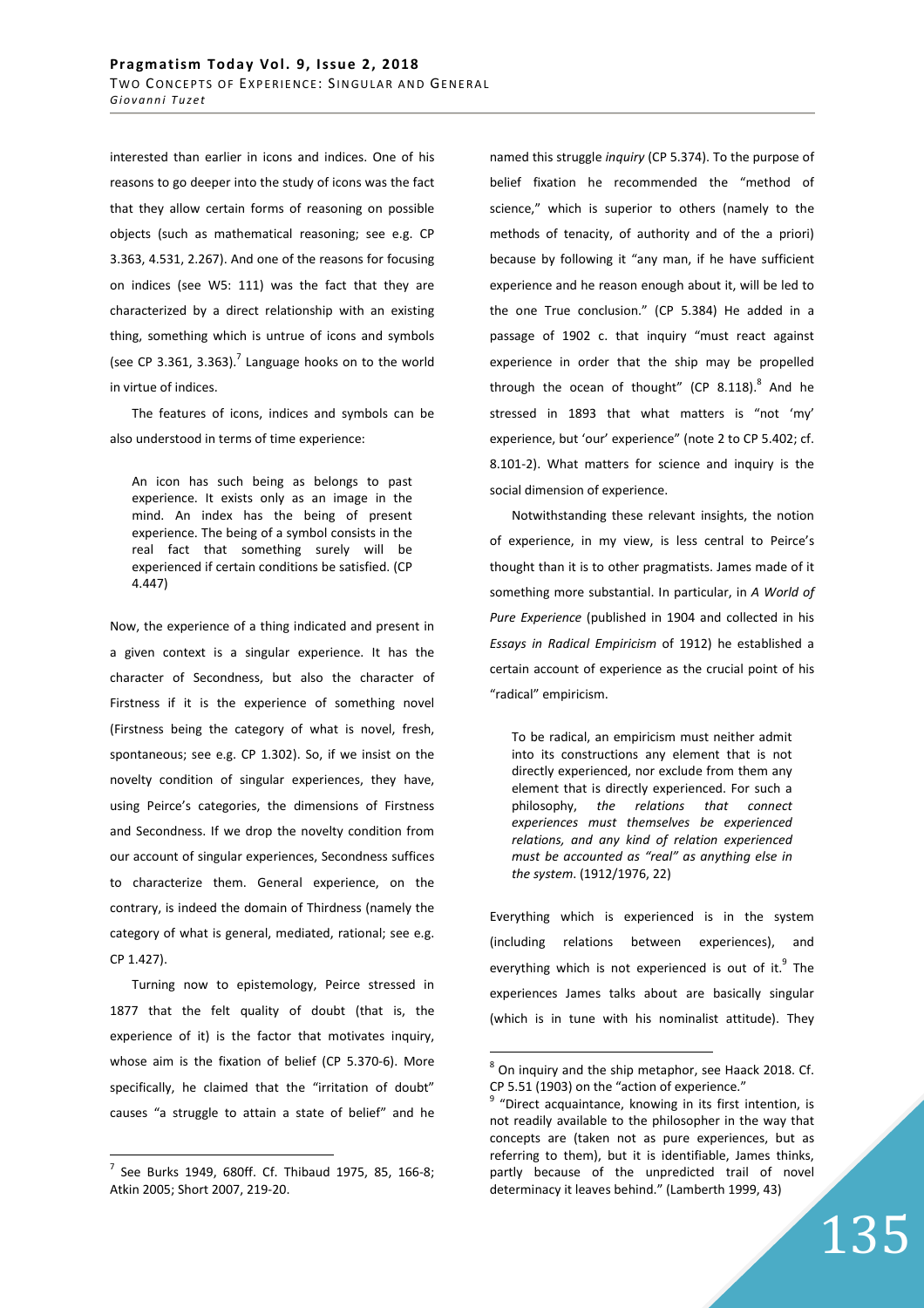involve, epistemically, a form of direct acquaintance, or "knowledge of acquaintance", $10$  and they let novelty accrue to our account of the world. James' insistence on the "that" of singular experiences shows quite well their indexical dimension (1912/1976, 8ff). The irony of it is that James, who was in a sense the most pragmatist of the pragmatists, $11$  seems to neglect here the active or practical dimension of experience. Dewey vindicated it.

As it is for James, the complexity and richness of Dewey's philosophy cannot be rendered here. Let me mention his *Art as Experience* of 1934, whose chapter 3 is entitled "Having an Experience" and addresses how singular experiences, distinct from experience at large, are "integrated within and demarcated in the general stream of experience from other experiences" (LW 10: 42). Dewey focuses on the fulfillment or "consummation" conditions of singular experiences (eating a meal, playing a game of chess, etc.) and, in a subsequent part of the same work, he also stresses the role of what is stored from past experience, something therefore generalized (LW 10: 78). This general experience results in responses to present conditions and habits. Some habits develop into crafts and arts that make enjoying experiences possible (LW 10: 53), as, in a mundane example, the cook has some general experience and the consumer has singular ones.

Let me also mention one work of 1917, *The Need for a Recovery of Philosophy*, where Dewey claims that experience "is a matter of *simultaneous* doings and sufferings" (MW 10: 9) and he highlights five points that mark the distinction from the traditional and empiricist conception of it:

1) experience is not only a "knowledge-affair," it is also the intercourse of a living being with its physical and social environment;

136

 $\overline{a}$ 

2) it is not a purely subjective thing, since it is the way in which the objective world enters into the actions and sufferings of men and undergoes modifications through their responses;

3) it is not only and not mainly the registration of past events, for in its "vital form" it is "experimental," it is the "effort to change the given," and it connects with the future;

4) it is not "committed to particularism," because connections are central to it and to the effort of changing existing conditions;

5) it is not opposed to thought, for it is "full of inference" (MW 10: 6). $^{12}$ 

I will comment below on the inferential dimension of experience. Now notice that, as experience is a matter of "doings and sufferings," Dewey's notion of "transaction" is similar, in that it conveys the idea of a balance between doing and receiving. $^{13}$  The word "transaction" is notoriously used in economics to name a kind of interaction between economic agents, namely an exchange of goods or services. In Dewey's use it helps us give an account of our "exchange" with the world: we obtain information from the world, and, at the same time, we give structure to it and elaborate practical responses to it. Dewey emphasized the active and predictive (anticipatory) aspects of experience. Not only do we give structure to experience imposing concepts and relevance criteria on it, but we also take it in a practical sense (see also LW 10: 50). We anticipate what

<sup>10</sup> See James 1890/1981, 216-8.

<sup>&</sup>lt;sup>11</sup> Remember Peirce's complaint (CP 5.414) about the kidnapping (presumably by James) of the term "pragmatism," which lead him to introduce a new term that was "ugly enough to be safe from kidnappers," namely "pragmaticism."

<sup>&</sup>lt;sup>12</sup> However, see Ryder 2005 (claiming that Dewey's conception of experience remains epistemological, and expressing doubts on the idea that experience is "full of inference"). Cf. Cometti 1999, Shook 2000. See also *Experience and Nature* of 1925 (LW 1), and Reichenbach 1938 on the predictive aspects of experience.

 $^{13}$  See e.g. LW 12: 24, 105-6. Cf. Mead 1926 on aesthetic experience, and LW 10: 42ff on the relation, in having an experience, between doing and undergoing. See also Calcaterra 2003.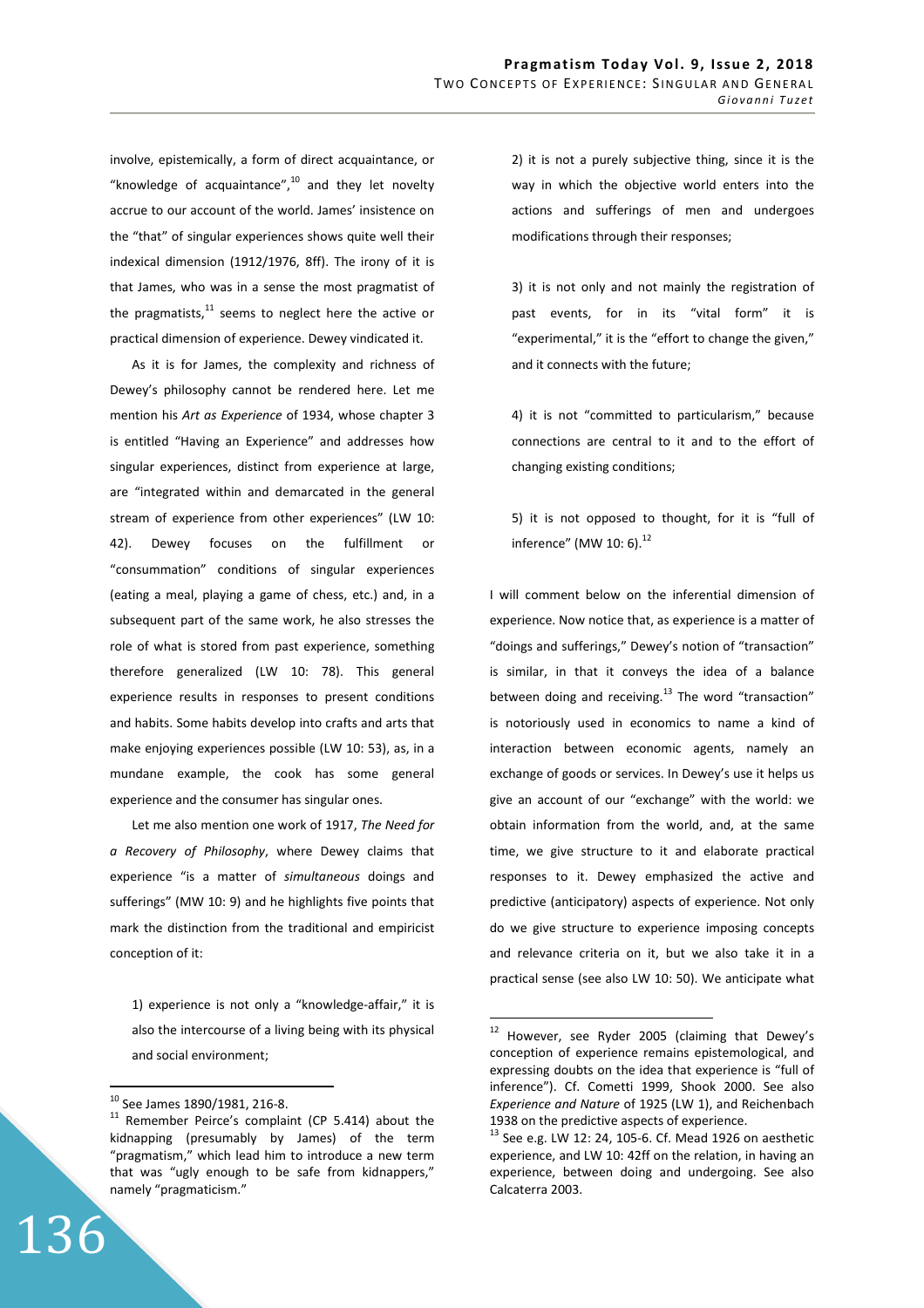is meaningful to us, and we generally elaborate responses to it.

Mead contributed to this view. His nice example of the ball illustrates the inferential aspects of experience (beyond the strictly perceptual ones) and, for our purposes, shows how the singular and general dimensions intertwine:

We see a ball falling as it passes, and as it does pass part of the ball is covered and part is being uncovered. We remember where the ball was a moment ago and we anticipate where it will be beyond what is given in our experience. (1934/1967, 176)

It is the singular experience of a falling ball. But the anticipation of where it will be is driven by the general experience of the cognitive subject. This sort of predictive inference goes "beyond what is given in our experience," where "experience" is taken in the singular sense.

In other passages, Mead addresses the dispositional properties of things and gives an account of them in terms of hypotheses of future experiences:

Our environment exists in a certain sense as hypotheses. "The wall is over there," means "We have certain visual experiences which promise to us certain contacts of hardness, roughness, coolness." Everything that exists about us exists for us in this hypothetical fashion. Of course, the hypotheses are supported by conduct, by experiment, if you like. We put our feet down with the assurance born out of past experience, and we expect the customary result. (1934/1967,  $247)^{14}$ 

Such hypotheses about the hardness and other properties of things are "supported" by our general experience of how things work and how we react to them. But of course this experience is not a guarantee of

 $\overline{a}$ 

what will truly happen in the future. This is the point, as anyone knows, of Hume's attack on inductive inference, and, more recently, of Goodman's "new riddle of induction".<sup>15</sup> General past experience, made of singular experiences, does not concern future cases and cannot make us sure about them. Still, it is what we have and it is our best resource to deal with the future, making testable hypotheses and anticipations of future experience.

Now, "our" experience, taken as something that we socially share, depends for Mead upon individual *physiological* processes:

individual experience and behavior is, of course, physiologically basic to social experience and behavior: the processes and mechanisms of the latter (including those which are essential to the origin and existence of minds and selves) are dependent physiologically upon the processes and mechanisms of the former, and upon the social functioning of these. (Mead 1934/1967, 1- 2)

So, given the "social functioning" of the basic elements, physiological processes are just a part of the story. *Psychological* processes and behavior develop in a social dimension, where singular and general experience intertwine.

The experience and behavior of the individual organism are always components of a larger social whole or process of experience and behavior in which the individual organism  $-$  by virtue of the social character of the fundamental psychological impulses and needs which motivate and are expressed in its experience and behavior – is necessarily implicated, even at the lowest evolutionary levels. (Mead 1934/1967,  $228)^{16}$ 

<sup>14</sup> Compare this with the emphasis on *memory* in the following passage by Austin (1979, 92): "Any description of a taste or sound or smell (or colour) or of a feeling, involves (is) saying that it is like one or some that we have experienced before: any descriptive word is classificatory, involves recognition and in that sense memory."

<sup>&</sup>lt;sup>15</sup> "The problem of the validity of judgments about future or unknown cases arises, as Hume pointed out, because such judgments are neither reports of experience nor logical consequences of it." (Goodman 1954/1983, 59) Goodman's riddle is "new" because it asks not *whether* induction is justified, but *what* induction is so.

 $16$  "The biologic individual lives in an undifferentiated now; the social reflective individual takes this up into a flow of experience within which stands a fixed past and a more or less uncertain future." (Mead 1934/1967, 351)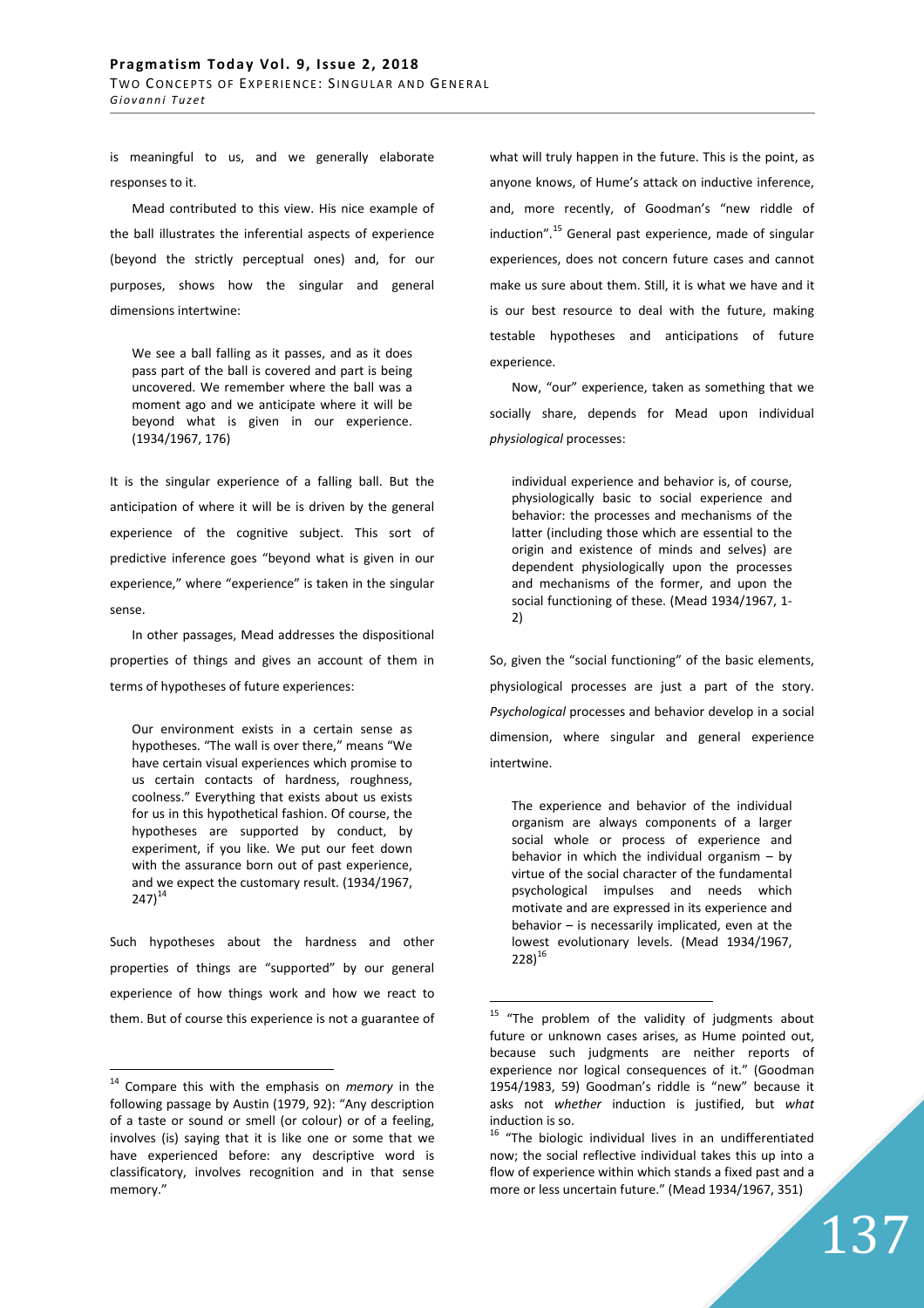If I may briefly shift the focus, let me mention that some juridical discussions at the end of the XIX century, through the first decades of the XX century, run parallel to the philosophical ones I have recalled here. One example is Justice Holmes' "prediction theory" of law, according to which the law amounts to the "prophecies of what the courts will do in fact" (1897, 461). $^{17}$  To say that you have a certain right is to anticipate what a court will decide in given conditions, not very differently from anticipating sensory experiences when we say, borrowing from Mead, "The wall is over there".

Another example is Holmes' well-known dictum concerning the nature of the law: *the life of the law has not been logic, it has been experience*. Holmes' claim is worth quoting at length:

The life of the law has not been logic: it has been experience. The felt necessities of the time, the prevalent moral and political theories, intuitions of public policy, avowed or unconscious, even the prejudices which judges share with their fellow-men, have had a good deal more to do than the syllogism in determining the rules by which men should be governed. (Holmes 1881/1923, 1)

This is an appeal to general experience in the social sense of it.<sup>18</sup> In this context, general experience is social experiment, it is practical experience, habit, skill, craft. And it is also the transmission and refining of it through time, from generation to generation. Holmes' words had a large impact on legal culture and practice. Other authors, though, embraced a more conciliatory position as to logic and experience in the law. Max Radin, for instance, claimed that the "law as experience is desperately aware of its logical insufficiencies and the law as logic is uneasily conscious that its authority to

138

 $\overline{a}$ 



In any event we need not take general experience as necessarily shared by a group of people. In principle it can be individual: the experience of the person with a certain habit, skill, etc. But it is generally true that individuals acquire competences and skills in social contexts where other people educate them and give them forms of feedback.

#### **2.2. Pragmatist Relatives**

 $\overline{a}$ 

Ramsey made Wittgenstein familiar with some pragmatist themes and claims (see Misak 2016, 155ff). Concerning the topic we are investigating, when in the *Philosophical Investigations* Wittgenstein refers to the experiences associated with the act of pointing to something (1953, §§ 34-5), he plausibly uses the concept of experience in the singular sense. But when he refers to the habits and skills involved in language games or in forms of life (e.g. 1953, § 7), he presupposes some concept of general experience in line with the pragmatist emphasis on habits (natural or acquired) and on social interactions. Going backwards, the concept of experience more prominent in the *Tractatus* was the singular one, $^{19}$  but the general one had some room too:

<sup>&</sup>lt;sup>17</sup> Remember that Holmes was a member of the "Metaphysical Club"; see Fisch 1942. Actually the prediction theory has been criticized on semantic grounds by Hart 1994, 10-1; cf. Tuzet 2007 and 2013.

<sup>18</sup> Cf. Radin 1940, Pound 1960 and Hart 1963. In evidence scholarship, the phrase "general experience" figures in the title of a landmark work, i.e. Wigmore 1913.

<sup>&</sup>lt;sup>19</sup> For instance: "The "experience" which we need to understand logic is not that such and such is the case, but that something is; but that is no experience." (Wittgenstein 1922, 5.552) I leave aside the issue of "private experience" and "sense data," which is relevant to the concept of singular experience but would deserve a specific work that I cannot carry out here; see, however, Wittgenstein 1968.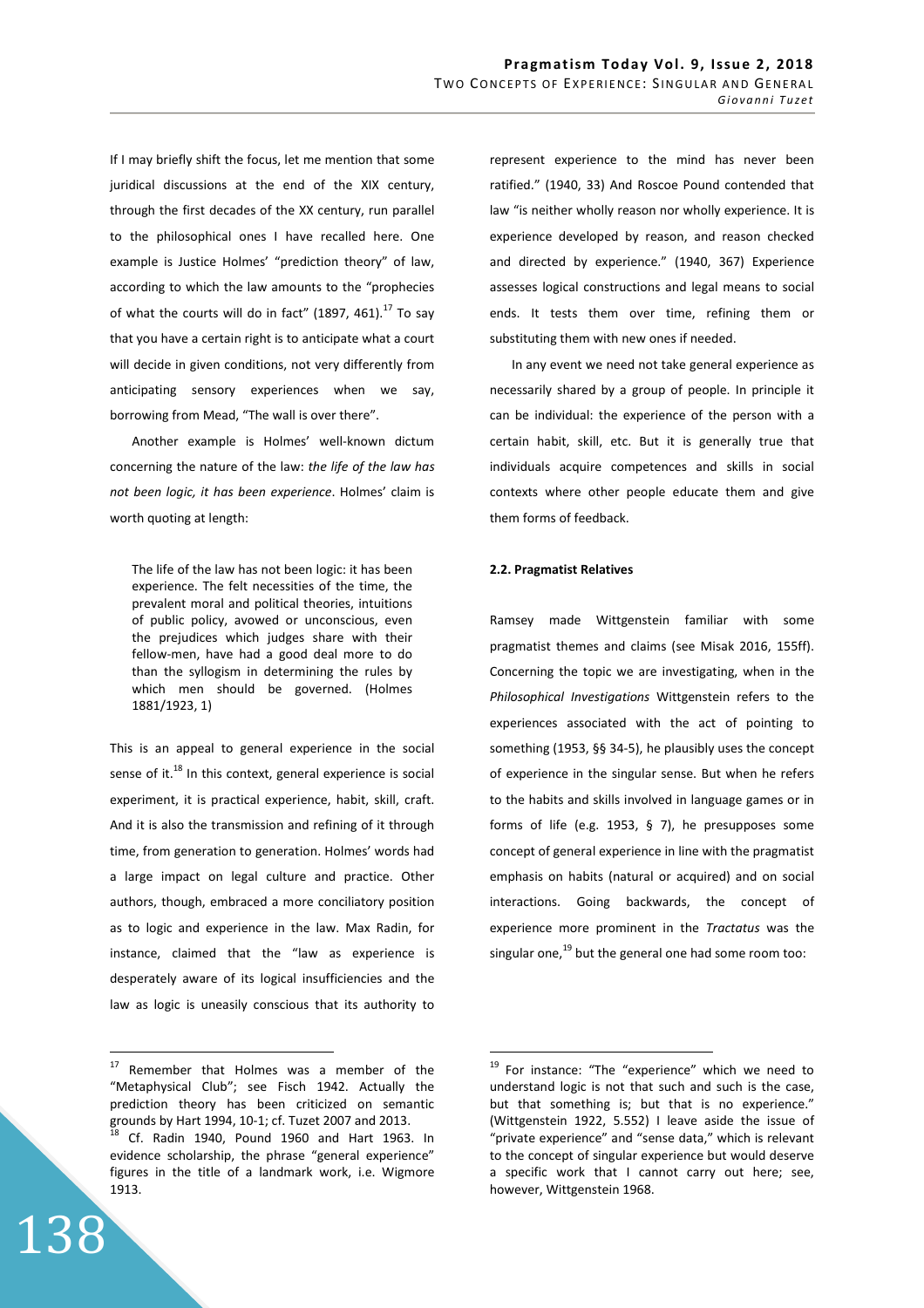The process of induction is the process of assuming the simplest law that can be made to harmonize with our experience. (Wittgenstein 1922, 6.363)

What Wittgenstein calls here "our experience" is the experience of generations, or at the least of some people through time, or of many people belonging to the same context. In any case, it is the general experience with which a law "can be made to harmonize". Harmony with past experience is a first step and prediction of future experience a second step. Then future experience will confirm or refute such inductions.

The pragmatist attitude is more apparent in Quine's work, as widely known. For our purposes I will focus on his celebrated paper of 1951 on the dogmas of empiricism, noting that an effect of abandoning these dogmas was for Quine a "shift toward pragmatism" (1951, 20). $^{20}$  Consider his attack on the dogma of *reductionism*, namely on "the belief that each meaningful statement is equivalent to some logical construct upon terms which refer to immediate experience." (1951, 20) No reduction to immediate experience is possible according to Quine. On the other hand, experience is crucial for the testing of our statements about the world. To convey this idea he used the legal metaphor of a *tribunal* and claimed that the "tribunal of experience" works holistically. As he famously put it,

our statements about the external world face the tribunal of sense experience not individually but only as a corporate body. (Quine 1951, 38) $^{21}$ 

 $\overline{a}$ 

Atomist reductionism is the critical target of this view. $^{22}$ Abandoning such dogma does not mean, for Quine, abandoning empiricism. Empiricism remains the best option for those who wish to give an account of the world, but only if it is understood holistically. This holism makes sense of past experience and predicts future one.

As an empiricist I continue to think of the conceptual scheme of science as a tool, ultimately, for predicting future experience in the light of past experience. (Quine 1951, 41)

Now it seems to me that, notwithstanding his holism, Quine maintains a notion of experience which is basically singular. Experience is "sense experience" and it is of individuals. Actually the phrase "past experience" figures in the last quote, but it sounds to me as a summative view of singular experiences. Notwithstanding his appeal to a pragmatist "shift" as an effect of abandoning those dogmas, Quine does not truly discuss the practical aspects of experience, nor general experience as such. His views fit basically the singular dimension of experience. And perhaps a broader understanding of it and a distinction of the two relevant concepts (singular and general experience) would have made his conception even more interesting and more pragmatist.

In contemporary philosophy, John McDowell takes seriously the idea of experience as a tribunal of thinking, and claims that it cannot be so if it is conceived in a strict empiricist sense: "if we conceive experience as made up of impressions [...] it cannot serve as a tribunal, something to which empirical thinking is answerable." (1996, xv) He wants to show that "the very idea of experience is the idea of something natural and that empirical thinking is answerable to experience." (1996, xix) So, if strict empiricism is an unsatisfying position, what is the positive side of his story? He claims that humans acquire a second nature, in part, by being initiated into *conceptual capacities*, which are already operative "in the transactions in nature

 $20$  See also Quine 1981, where he distinguishes his own position from that of the classical pragmatists and of Peirce in particular. The key points, for Quine, are these: the shift of semantic focus from sentences to systems of sentences, methodological monism, and naturalism. <sup>21</sup> Notice a second legal metaphor in the "corporate body" of our statements about the world.

<sup>&</sup>lt;sup>22</sup> "Taken collectively, science has its double dependence upon language and experience; but this duality is not significantly traceable into the statements of science taken one by one." (Quine 1951, 39)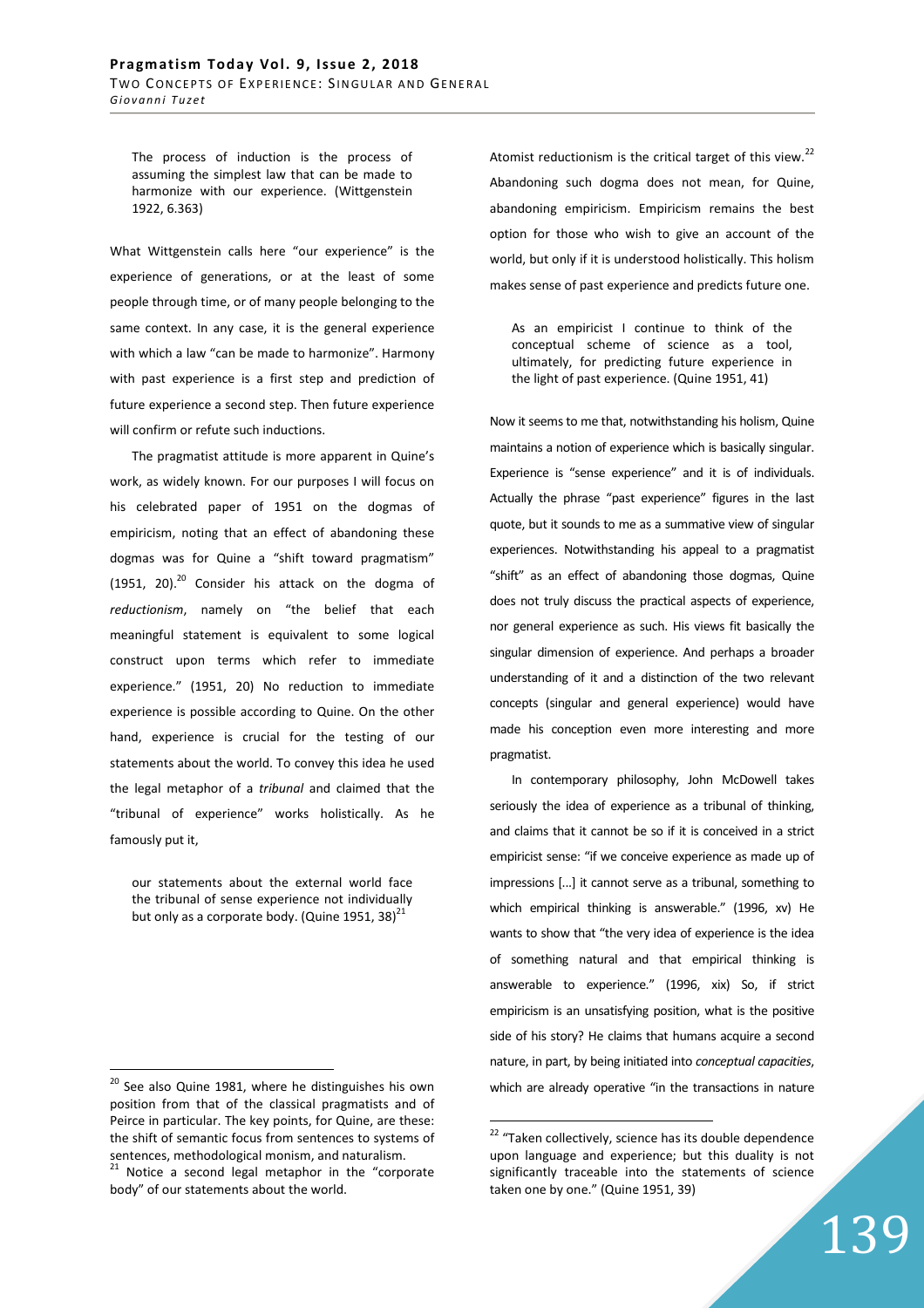that are constituted by the world's impacts on the receptive capacities of a suitable subject."  $(1996, xx)^{23}$  Experiences already have conceptual content and our conceptual capacities are active in judgment and passive in sensibility (1996, 10, 12, 39).

His thesis, in a nutshell, is that "experiences themselves are states or occurrences that inextricably combine receptivity and spontaneity." (McDowell 1996, 24)<sup>24</sup> This is a claim, again, about *singular* experiences. And it allows a parallel between experience and agency:

experiences are actualizations of our sentient nature in which conceptual capacities are inextricably implicated. The parallel is this: intentional bodily actions are actualizations of our active nature in which conceptual capacities are inextricably implicated. (McDowell 1996, 89-90)

McDowell criticizes Quine's view of experience as stimulation of sensory receptors. Despite his attack on the dogmas of empiricism, for McDowell Quine remained an empiricist as to the nature of experience. "Quine conceives experiences so that they can only be outside the space of reasons, the order of justification." (McDowell 1996, 133) This empiricist view renders totally opaque the process of empirical justification of beliefs and judgments. For McDowell it is fundamental not to separate conceptual spontaneity and sensory receptivity:

the idea of an interaction between spontaneity and receptivity can so much as seem to make it intelligible that what results is a belief, or a system of beliefs, about the empirical world – something correctly or incorrectly adopted according to how things are in the empirical world  $-$  only if spontaneity's constructions are rationally vulnerable to the deliverances of receptivity. (1996, 138-9)

140

This is singular experience, with the view that it involves conceptual capacities and constructions. So it is a broader understanding of singular experience, if compared to Quine's. But again the general dimension of experience is neglected. And its practical implications are neglected as well.

On the contrary, to my sense, a pragmatist is expected to incorporate both concepts of experience in a non-partial account of it, and to maintain their conceptual distinction at the same tame. Hopefully faithful to the spirit of Peirce's pragmatic maxim, I will elaborate on their distinction in the last section of this work, where I point out some of their different consequences.

### **3. Some Consequences of the Distinction**

What are the consequences of the distinction we made? They are various. Some of them are practical, some of them are not. All of them, in any case, are displayed in the inferences that we are disposed or supposed to make when we assume that a certain kind of experience is the case.

Consider the following examples:

(5) You attended a piano concert, therefore you can play the piano;

(6) You studied piano for years, therefore you can play the piano.

(5) is clearly an illegitimate inference, whereas (6) is legitimate on the implicit and acceptable assumption that a person who studies a musical instrument for years is capable of playing it (at least to a minimal extent). (5) tries to draw a certain consequence from a singular experience, but that consequence can only be drawn from the general experience of the person involved.

That is not to downplay singular experience. Someone who has made a singular experience is supposed to know what the character of that singular

 $23$ Notice the reappearance here of the notion of "transaction," echoing Dewey. Cf. Lindgaard 2008.  $24$  See also McDowell 1996, 26 on experience as openness to reality. Cf. Senchuk 2001, 172-3 (contrasting Dewey's conception of experience as active with McDowell's view on the passivity of experience, notwithstanding McDowell's claims on the implication of conceptual capacities in experience).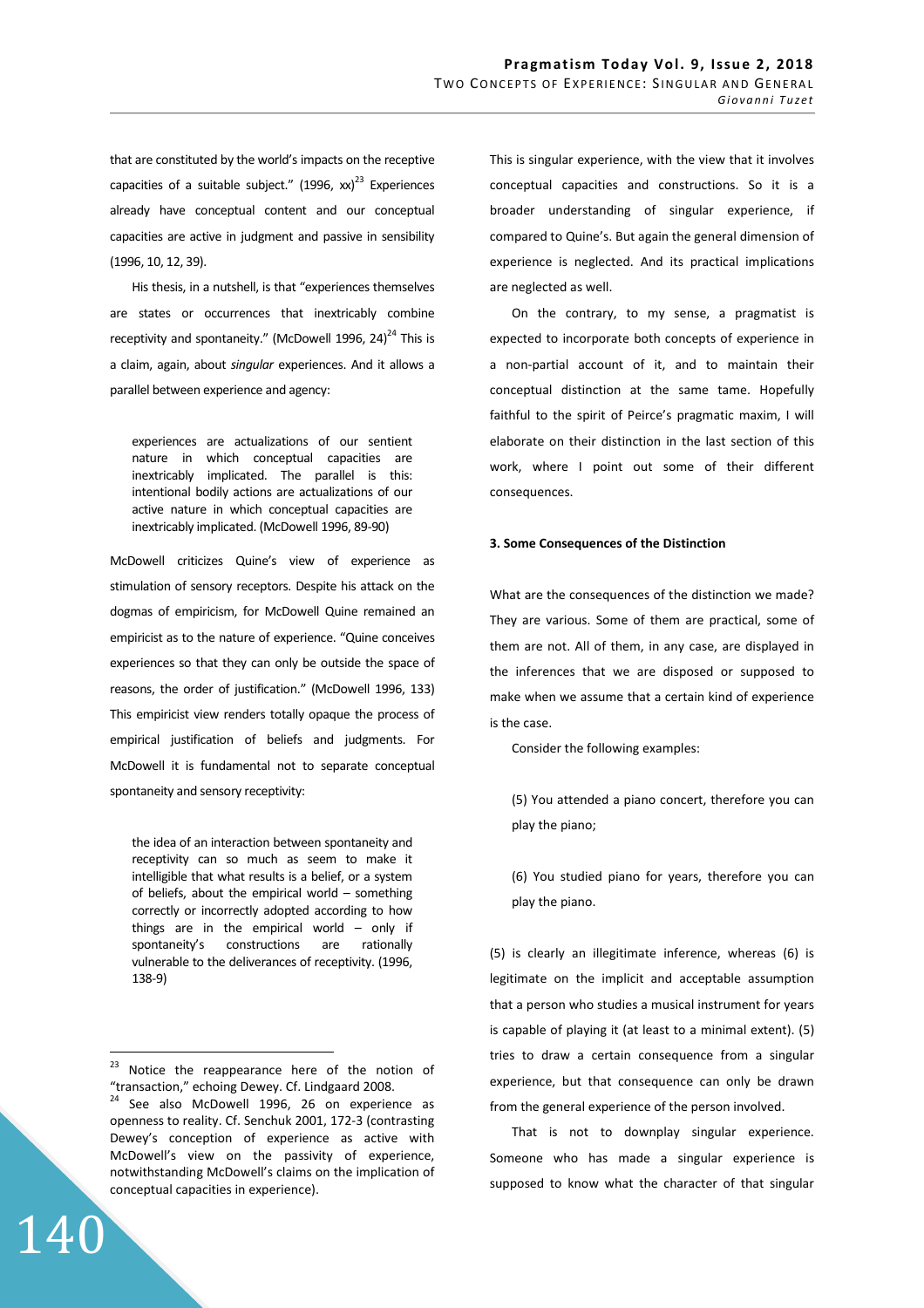experience was. (Or at least, they are supposed to have some justified belief about it). A specific knowledge of this kind is not involved in general experience. If someone tells me they attended a certain event, but then are unable to report me how the event was, I am entitled to put either their sincerity or their cognitive capacities into doubt. I would not be entitled to this if my interlocutor was simply claiming to have a general experience in the field: from such general experience no detailed report of a singular event is expected.

However, some inferences about singular cases are justified by general experience assumptions. If the police stops me while I'm driving a stolen car, they are entitled to make an abduction to the conclusion that I am the thief, or at least that I have something to do with the theft of the car. The truth is not necessarily so, of course. I might be really unaware that it was a stolen car; it might be the case that I was framed by someone, or so. In fact, abductive conclusions are hypotheses, not necessary truths. But if I am unable to offer any counterevidence or explanation, it is reasonable to believe that I have something to do with the theft. (More boldly, my being involved in it is the best explanation of the fact that I was driving the stolen vehicle). Now, why is it reasonable so to infer? Because it is a general teaching of experience that thieves have the stolen goods upon them, at least for a while after the criminal act.

The German jurist Friedrich Stein called *Erfahrungssätze* the statements reporting what experience has taught us about certain kinds of situations and independently from the case in hand (Stein 1893). The case in hand, for Stein, is to be decided using not only the evidence presented by the parties but also the knowledge that general experience gives to judges.

Many authors have addressed this evidentiary issue, often under different names. William Twining, a leading evidence scholar and legal theorist, has discussed the topic of "background generalizations" used in judicial reasoning and argumentation. He claims that generalizations are *necessary* because every inferential step from particular evidence to particular conclusion "requires justification by reference to at least one background generalization" (2006, 334).<sup>25</sup> Every abductive inference, I would say, requires a major premise stating some generalization. Without it, it would be impossible to move from the minor premise reporting some evidence to the conclusion providing an explanatory hypothesis. Twining also claims that generalizations are *dangerous*:

Generalizations are dangerous in argumentation about doubtful or disputed questions of fact because they tend to provide invalid, illegitimate, or false reasons for accepting conclusions based on inference. They are especially dangerous when they are implicit or unexpressed (2006, 335).

Of course abductive inferences are invalid from a deductive point of view. They instantiate the "affirming the consequent" fallacy. Their conclusions can be false even if their premises are true. But we cannot dispense with them if we want to explain puzzling facts. In any case I agree with Twining on the importance of making them explicit.

Interestingly, Twining contrasts generalizations with "stories," namely accounts of particular facts (2006, 338). When witnesses tell such stories, they purportedly provide an account of their singular experiences (about the doubtful or disputed facts).<sup>26</sup> And when, using some generalizations, judges or juries draw conclusions from such stories, they make appeal to general experience.

Let us move now to thoroughly practical and normative consequences. Someone who has a kind of

 $25\,$ Generalizations are a continuum that goes from scientific laws and well-founded scientific opinions, through commonly held, but unproven or unprovable, beliefs, to biases and prejudices (Anderson, Schum and Twining 2005, 102; cf. Dahlman 2017).

<sup>&</sup>lt;sup>26</sup> Perhaps this is a kind of situation that provides a reason for weakening the novelty condition of singular experience: we don't want witnesses to limit their stories to what was novel, surprising, or puzzling; we want them to tell everything which is relevant to the case.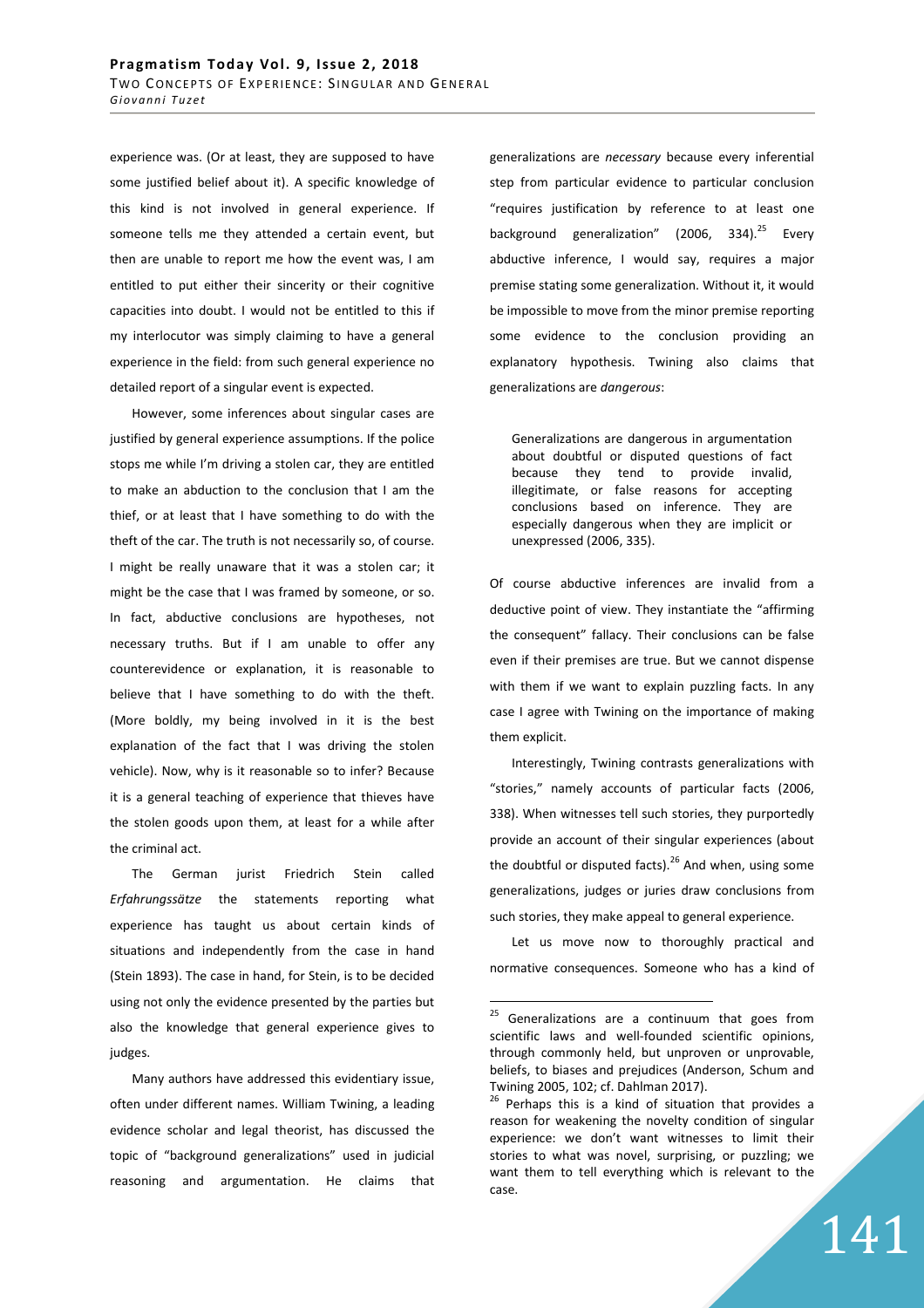general experience may be liable for the consequences of the activity in which their general experience is used, or should be used. It is not so for someone who simply has an experience. In law the distinction is quite clear and contributes to the establishment of the (professional) standards of due care and liability.<sup>27</sup>

A surgeon is supposed to have some general experience concerning certain medical conditions and the ways to treat them. If a patient dies out of an omission the surgeon is responsible of (because they didn't intervene when general experience told them, or should have told them, to intervene), then that surgeon is morally and legally liable for the death of the patient. This makes sense if we assume that some general experience exists. It may be the experience of the person in question, or the experience of generations collected and synthetized in the medical science of the time. If the surgeon had it, or should have had it, they should have intervened to save the life of the patient. If they did not (because of negligence, laziness, or else), then they are liable. This is not the case if we imagine a young medical student facing a suffering patient. For sure the young student can have the painful experience of a patient who suffers terribly; but they are not supposed to intervene and save the life of the patient in virtue of their experience.

In brief, consider these inferences:

(7) You are an experienced surgeon, therefore you should have intervened;

(8) You are a medical student, therefore you should have intervened.

142

 $\overline{a}$ 

(7) is fine, (8) is not. The reasons are obvious enough, there is no need to restate them. Let me only stress one more time that the practical and normative consequences of general experience cannot be identical to those of singular experiences.

Practical knowledge (knowing-how) depends on general experience. And liability for an omission or improper use of practical knowledge is also dependent on it. It would be unreasonable, in any context, to hold liable a person who lacks the relevant practical knowledge and the general experience that is needed to successfully perform a certain act.

*Expertise* raises similar concerns. Legal systems usually have specific rules that govern the intervention of experts in legal proceedings and in trials in particular (for instance, Rules 702-6 of the U.S. Federal Rules of Evidence).<sup>28</sup> Experts are so because they are supposed to have experience. Being such, they are supposed to draw certain inferences about particular cases, and to take some course of action when needed. This is entirely foreign to the case of the person who simply has an experience. Of course it is general experience which is required in expert knowledge issues. And of course this knowledge doesn't come out of nowhere: it is the result of starting singular experiences – and of time, repetition, cumulative receptivity, training, etc. Such singular experiences are basic, but, in order to run scientific experiments and have the relevant experiences, experts need some kind of general experience. This enables them to perform the relevant operations and determine the relevant findings. So the two forms of experience interact, as we already pointed out. They do not occur in completely different contexts.

 $27$  For a philosophical discussion of the major liability schemes, see Coleman 2003, 212ff. With a "strict" scheme, there is liability when the victim has suffered a compensable loss and the injurer's conduct caused the loss. With a "fault" scheme, there is liability when, in addition to those conditions, the injurer's conduct was negligent.

 $^{28}$  Rule 702, in particular, states that a "witness who is qualified as an expert by knowledge, skill, experience, training, or education may testify in the form of an opinion or otherwise if: (a) the expert's scientific, technical, or other specialized knowledge will help the trier of fact to understand the evidence or to determine a fact in issue; (b) the testimony is based on sufficient facts or data; (c) the testimony is the product of reliable principles and methods; and (d) the expert has reliably applied the principles and methods to the facts of the case."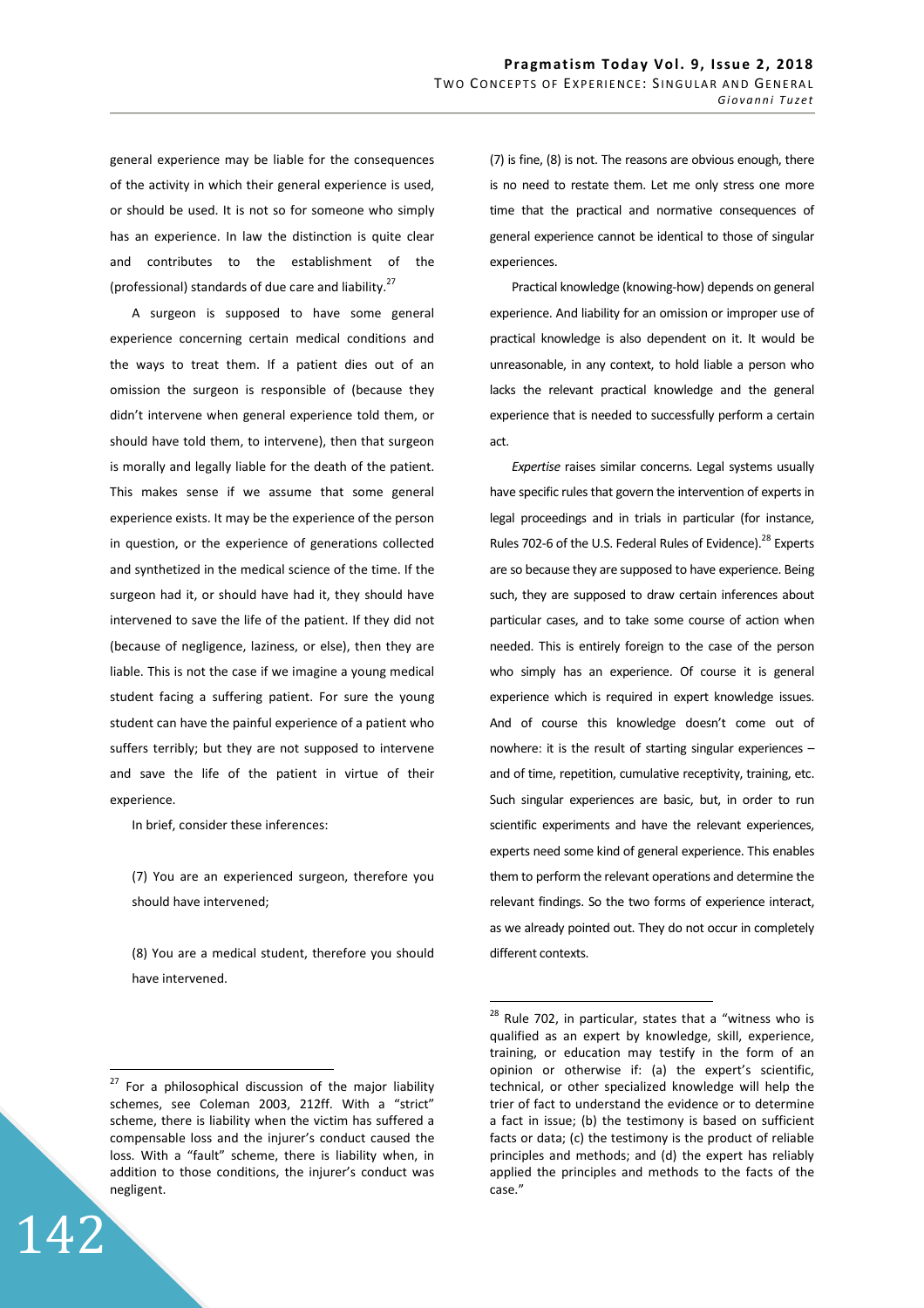The conclusion I would like to draw is simple: singular and general experience interact but remain different things. The different consequences they have, according to our inferences, show their different aspects and why we care about them. We care about singular experiences because we care about novelty, surprise, enjoyment. And we care about general experience because we care about learning, rationality, and responsibility.

### **References**

- MW: *The Middle Works of John Dewey, 1899-1924*, edited by Jo Ann Boydston. Carbondale and Edwardsville: Southern Illinois University Press, 1976-83. The abbreviation is followed by volume and page number.
- LW: *The Later Works of John Dewey, 1925-1953*, edited by Jo Ann Boydston. Carbondale and Edwardsville: Southern Illinois University Press, 1981-1990. The abbreviation is followed by volume and page number.
- W: *Writings of Charles S. Peirce: a Chronological Edition*, 7 vols. published, edited by Max Fisch et al. Bloomington: Indiana University Press, 1982-. The abbreviation is followed by volume and page number.
- Anderson, Terence, David Schum and William Twining. 2005. Analysis of Evidence, 2<sup>nd</sup> ed. Cambridge: Cambridge University Press.
- Atkin, Albert. 2005. "Peirce On The Index and Indexical Reference." Transactions of The Charles S. Peirce Society 41 (4): 161-88.
- Austin, John L. 1979. *Philosophical Papers*, 3rd ed. by James O. Urmson and Geoffrey J. Warnock. Oxford: Oxford University Press.
- Burks, Arthur W. 1949. "Icon, Index, and Symbol." *Philosophy and Phenomenological Research* 9 (4): 673-89.
- Calcaterra, Rosa. 2003. *Pragmatismo: i valori dell'esperienza*. Roma: Carocci.
- Coleman, Jules. 2003. *Risks and Wrongs*. Oxford: Oxford University Press.
- Cometti, Jean-Pierre. 1999. *L'Amérique comme experience*. Pau: Publications de l'Université de Pau.
- Dahlman, Christian. 2017. "Unacceptable Generalizations in Arguments on Legal Evidence." *Argumentation* 31 (1): 83-99.
- Fisch, Max Harold. 1942. "Justice Holmes, the Prediction Theory of Law, and Pragmatism." *The Journal of Philosophy* 39 (4): 85-97.
- Fisch, Max Harold 1986. *Peirce, Semeiotic, and Pragmatism*, edited by Kenneth L. Ketner and Christian J. W. Kloesel. Bloomington: Indiana University Press.
- Goodman, Nelson. 1954. *Fact, Fiction and Forecast*, 4th ed. Cambridge, Mass.: Harvard University Press, 1983.
- Haack, Susan. 2018. "Expediting Inquiry: Peirce's Social Economy of Research." *Transactions of the Charles S. Peirce Society* 54 (2): 208-30.

143

CP: *Collected Papers of Charles S. Peirce*, 8 vols., edited by Charles Hartshorne, Paul Weiss (vols. 1-6) and Arthur Burks (vols. 7-8). Cambridge (Mass.): Harvard University Press, 1931-58. The abbreviation is followed by volume and paragraph number.